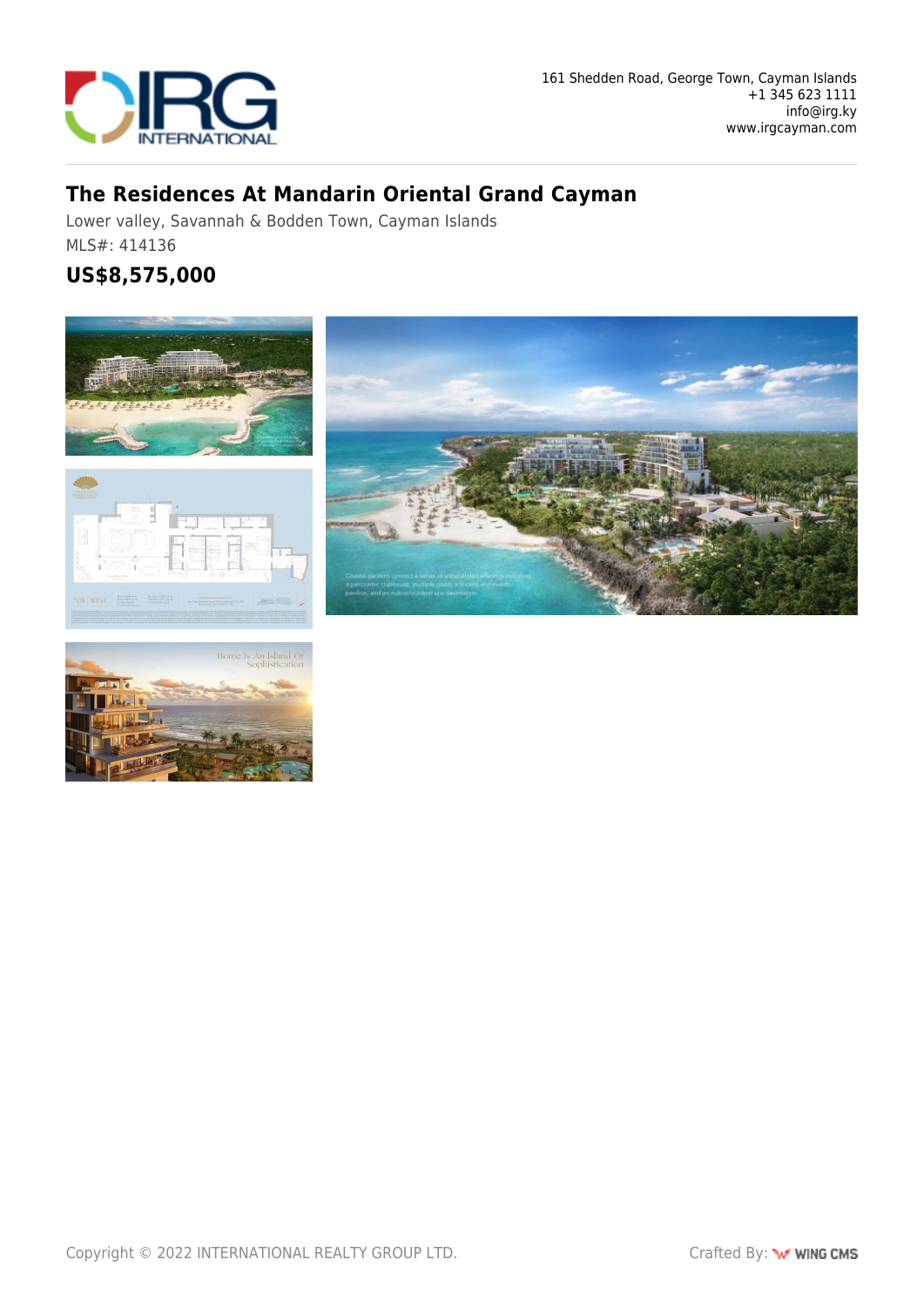

**Brian Gooding** brian@irg.ky

Largest three-bedroom Residence! Closest to the beach. 7th floor three-bedroom, three and one-half baths Residence located on the west corner of the West Tower features 3,459 sf of interior living area and 1,592 sf of oceanfront terrace, totaling 5,051 square feet of indoor and outdoor living. The unique lateral floorplan provides direct ocean views from all major rooms. Entry foyer opens onto most spacious glass-cornered great room living and dining areas with wet bar. Elevated ten-foot ceilings frame floor-to ceiling retractable glass opens onto the wrap-around front and corner oceanfront terraces. Gourmet kitchen with seating bar features custom millwork cabinetry, Calacatta countertops and backsplashes with Wolf, Sub-Zero and Gaggenau appliances. Spacious primary bedroom suite has a 5-fixture bathroom featuring a seating area, windowed circular soaking tub and spacious shower room. Second and third bedrooms offer ocean views and ensuite bathrooms. Baths are appointed in a selection of natural stones including Travertine and Clef Cut Limestone. Seven-inch-wide Grey Oak flooring is hand-laid throughout the interior, seamlessly integrating with the Grey Wood Plank Porcelain tiling the outdoor terrace. Large corner oceanfront terrace and grilling area is great for enjoying Cayman's glorious sunsets and for outdoor dining and entertaining.

## **Essential Information**

| Type                          | <b>Status</b>   | <b>MLS</b>                | Listing Type         |  |
|-------------------------------|-----------------|---------------------------|----------------------|--|
| <b>Residential (For Sale)</b> | <b>Current</b>  | 414136                    | <b>Condos</b>        |  |
| <b>Key Details</b>            |                 |                           |                      |  |
| <b>Bed</b>                    | <b>Bath</b>     | <b>Block &amp; Parcel</b> | Year Built           |  |
| 3                             | 3.5             | 32D,122UNIT704            | 2024                 |  |
| <b>Additional Fields</b>      |                 |                           |                      |  |
| <b>Views</b>                  | Foundation      | Stories/Condo             | Floor Level          |  |
| <b>Beach Front</b>            | <b>Slab</b>     | 1                         | 7                    |  |
| Occupant                      | Construction    | Class                     | Land Certificate     |  |
| <b>None</b>                   | <b>Concrete</b> | <b>Pre-Construction</b>   | <b>Issued</b>        |  |
| Possession                    | Sea Frontage    | Porch                     |                      |  |
| <b>At Completion</b>          | 700             | <b>Unscreened</b>         |                      |  |
| <b>Property Features</b>      |                 |                           |                      |  |
| City water                    | $D \cap \cap$   | Tonnic Courts             | <i>Wachar</i> /Drygr |  |

City water **Yes** Pool **Yes** Tennis Courts **Yes** Washer/Dryer **Yes**

Copyright © 2022 INTERNATIONAL REALTY GROUP LTD. Crafted By: **WWW.COMS**